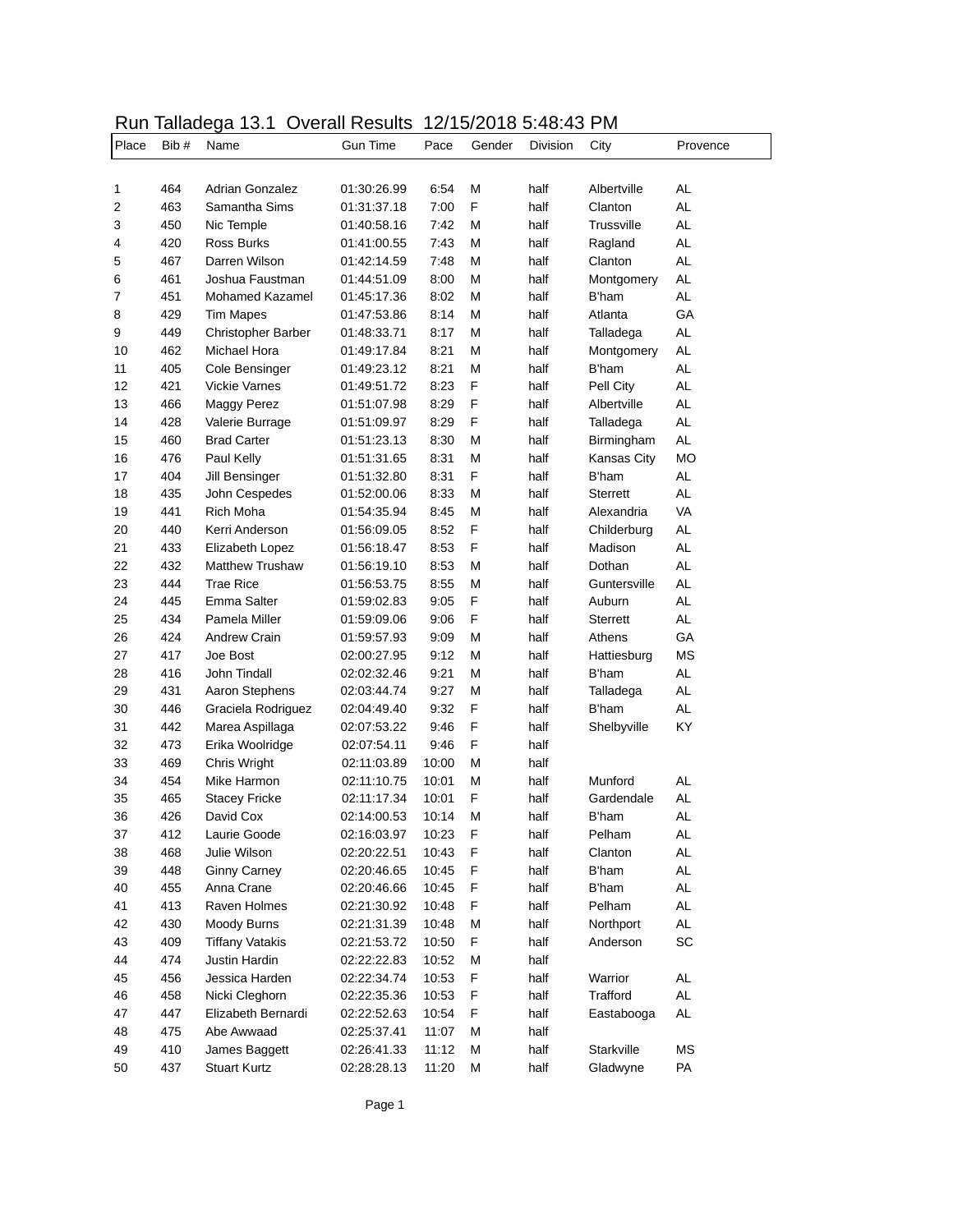| Run Talladega 13.1 Overall Results 12/15/2018 5:48:46 PM |  |
|----------------------------------------------------------|--|
|----------------------------------------------------------|--|

|       | $1\sqrt{a}$ . Turnature is the contract of the country in the contract of the contract of the contract of the contract of the contract of the contract of the contract of the contract of the contract of the contract of the co |                      |                 |       |        |                 |                    |          |  |  |
|-------|----------------------------------------------------------------------------------------------------------------------------------------------------------------------------------------------------------------------------------|----------------------|-----------------|-------|--------|-----------------|--------------------|----------|--|--|
| Place | Bib #                                                                                                                                                                                                                            | Name                 | <b>Gun Time</b> | Pace  | Gender | <b>Division</b> | City               | Provence |  |  |
| 51    | 411                                                                                                                                                                                                                              | Heather Thompson     | 02:30:18.42     | 11:28 | F      | half            | <b>MT Pleasant</b> | SC       |  |  |
| 52    | 406                                                                                                                                                                                                                              | Troy Johnson         | 02:32:12.32     | 11:37 | м      | half            | Tuscaloosa         | AL       |  |  |
| 53    | 459                                                                                                                                                                                                                              | <b>Paul Matthews</b> | 02:33:33.06     | 11:43 | м      | half            | Birmingham         | AL       |  |  |
| 54    | 427                                                                                                                                                                                                                              | Amanda Williams      | 02:33:40.52     | 11:44 | F      | half            | Anniston           | AL       |  |  |
| 55    | 453                                                                                                                                                                                                                              | Abagail Little       | 02:34:13.38     | 11:46 | F      | half            | Pell City          | AL       |  |  |
| 56    | 452                                                                                                                                                                                                                              | Allison Little       | 02:36:35.17     | 11:57 | F      | half            | Pell City          | AL       |  |  |
| 57    | 471                                                                                                                                                                                                                              | Wendee McGuffee      | 02:46:21.05     | 12:42 | F      | half            |                    |          |  |  |
| 58    | 436                                                                                                                                                                                                                              | Lisa Garrett         | 02:47:54.86     | 12:49 | F      | half            | Talladega          | AL       |  |  |
| 59    | 403                                                                                                                                                                                                                              | Carrie Uptain        | 02:51:57.26     | 13:08 | - F    | half            | Leeds              | AL       |  |  |
| 60    | 419                                                                                                                                                                                                                              | Janet Butler McGhee  | 02:55:37.28     | 13:24 | F      | half            | Talladega          | AL       |  |  |
| 61    | 407                                                                                                                                                                                                                              | Lindsay Smith        | 02:56:40.66     | 13:29 | F      | half            | Delta              | AL       |  |  |
| 62    | 457                                                                                                                                                                                                                              | David Lea            | 02:57:14.05     | 13:32 | м      | half            | Northport          | AL       |  |  |
| 63    | 472                                                                                                                                                                                                                              | Christi Minton       | 03:11:36.38     | 14:38 | F      | half            |                    |          |  |  |
| 64    | 443                                                                                                                                                                                                                              | Christy Hare         | 03:12:26.81     | 14:41 | F      | half            | Odenville          | AL       |  |  |
| 65    | 470                                                                                                                                                                                                                              | <b>Betsy Wright</b>  | 03:12:30.92     | 14:42 | F      | half            |                    |          |  |  |
|       |                                                                                                                                                                                                                                  |                      |                 |       |        |                 |                    |          |  |  |